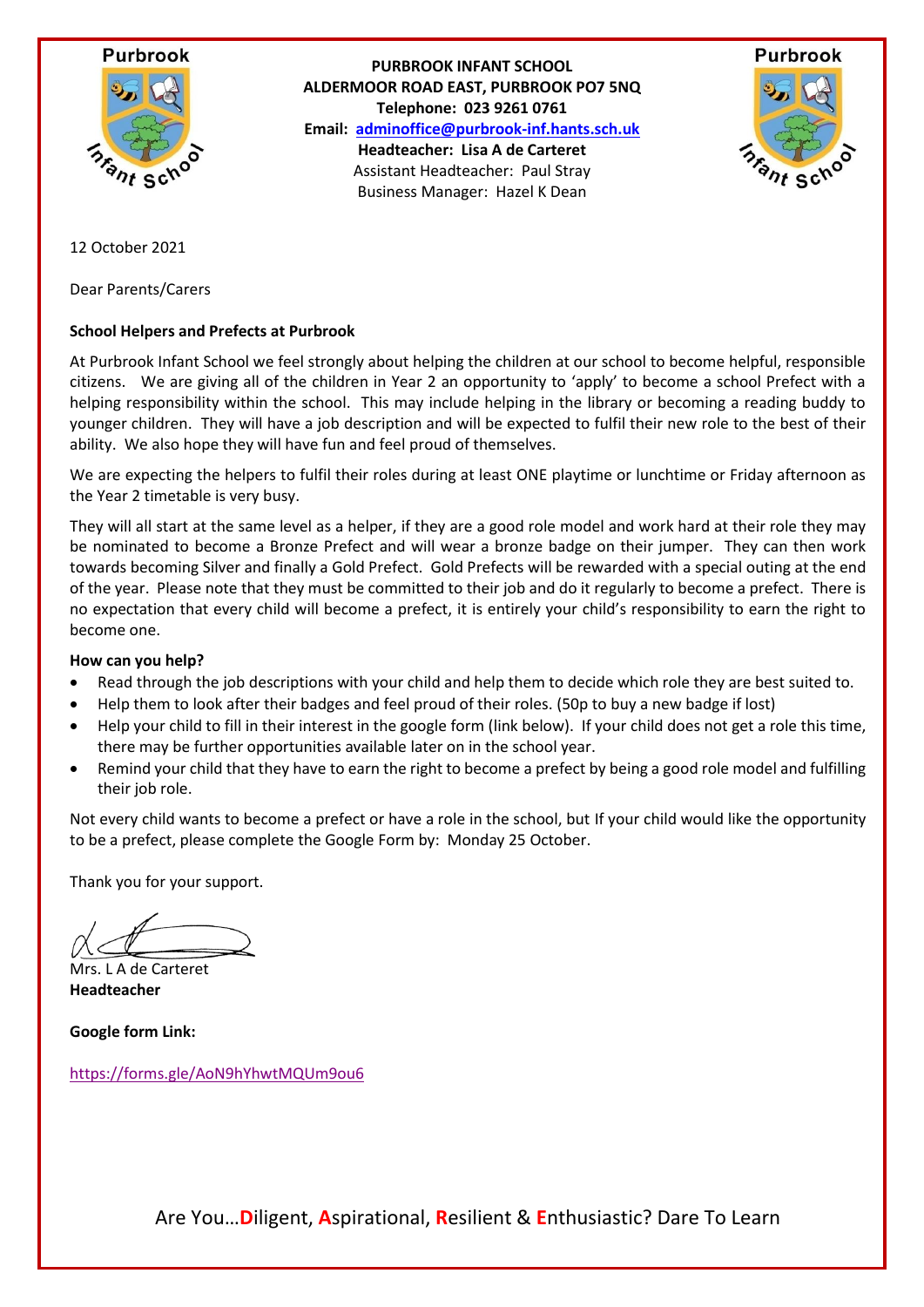

# **What is a book buddy?**

A book buddy will listen to a child in Year R 0r Year 1 read every Friday from 2:30- 3:00 in the class area or corridor. You will be responsible for collecting your buddy from their class, hearing them read and taking them back to in to class.

### **Which qualities do I need?**

- Responsible
- Caring toward younger children
- Patient
- Able to ask questions about what your buddy is reading
- Able to listen carefully to their responses
- Able to write a short positive comment in their reading diary
- Punctual

Are You…**D**iligent, **A**spirational, **R**esilient & **E**nthusiastic? Dare To Learn

**CONSTRUCTION OF RESPECT CONTROL CONSTRUCTION CONSTRUCTION CONSTRUCTION CONSTRUCTION CONSTRUCTION CONSTRUCTION CONSTRUCTION CONSTRUCTION**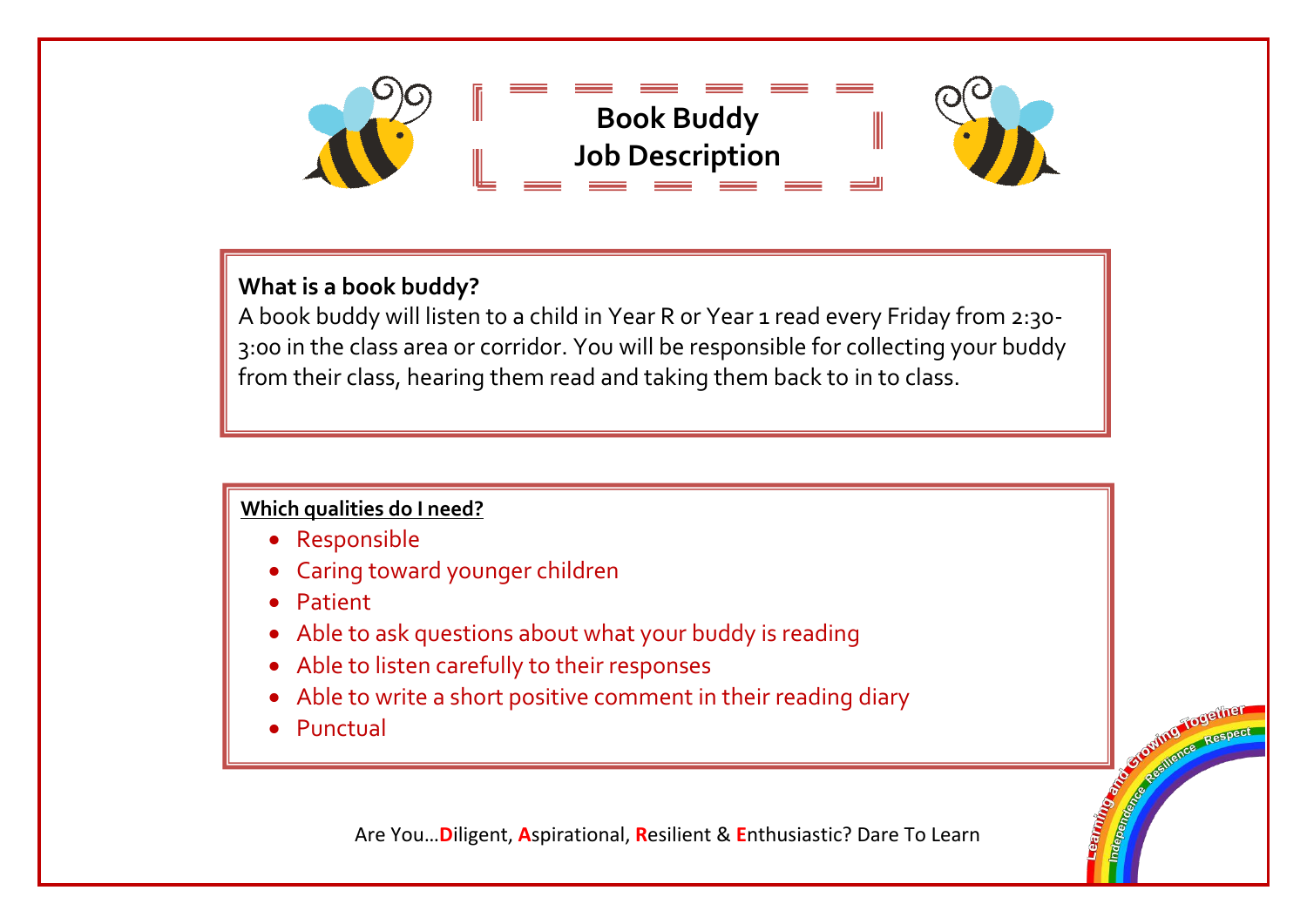

# **What is a lunch time monitor?**

A lunch time monitor will help at the Year 1 and Year R lunch times. This will include cleaning and laying tables before lunch and cleaning tables after lunch. They will help younger children while they are eating and help to keep the area tidy. They will help to sweep the floor at the end of lunch time.

# **Which qualities do I need?**

- Responsible
- Caring toward other children
- Enjoy tidying up
- Helpful
- Work at pace

Are You…**D**iligent, **A**spirational, **R**esilient & **E**nthusiastic? Dare To Learn

**CONTROL TOUGHIEF COLLEGE AND TOUGHTER**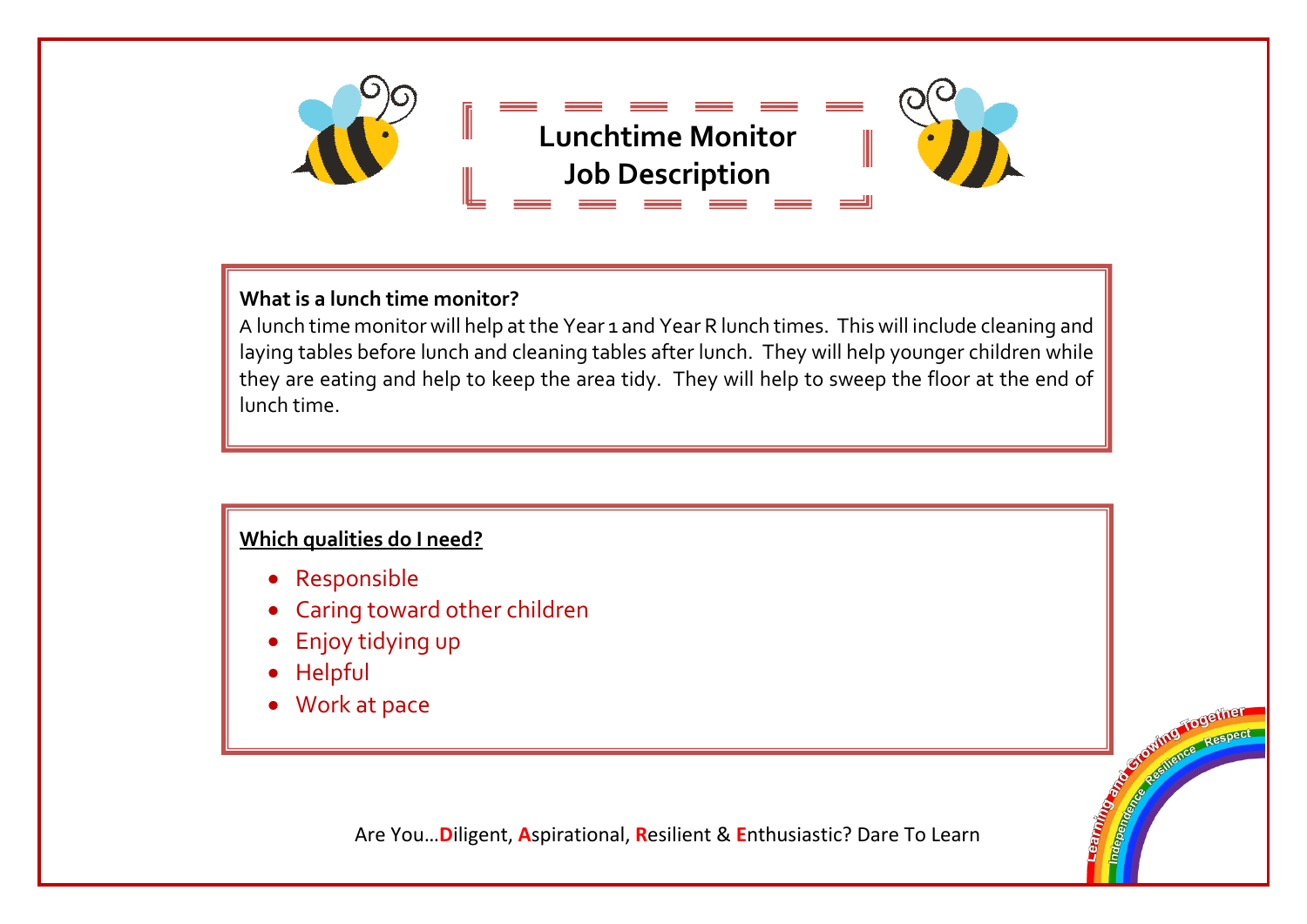

### **What is a Classroom helper?**

A classroom helper will help in an allocated classroom from 2:30-3:00 on Friday afternoons. They will help to tidy up in the outside area or complete tasks such as sharpening pencils or tidying up the book corner. They may also be asked to help younger children with their activities.

# **Which qualities do I need?**

- Responsible
- Enjoy helping younger children.
- Organised and tidy
- Polite and pleasant manner
- Able to listen carefully

Are You…**D**iligent, **A**spirational, **R**esilient & **E**nthusiastic? Dare To Learn

**Control Control Control Control Control Control Control Control Control Control Control Control Control Control Control Control Control Control Control Control Control Control Control Control Control Control Control Contr COMPAGNISHED RESPECT**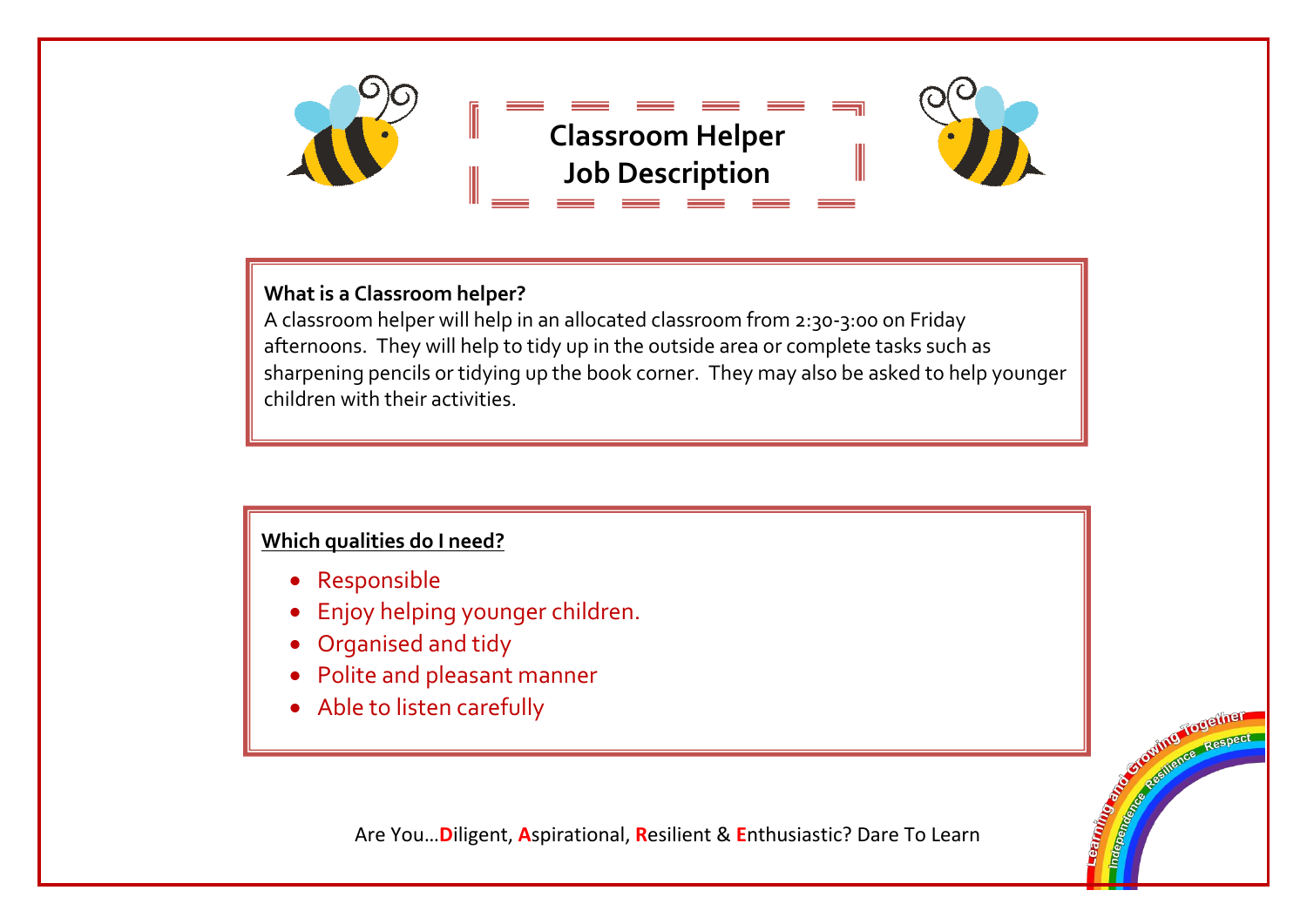

### **What is an office assistant?**

An office assistant will help in the office from 2:30 -3:00 on Friday afternoons. They will help to keep the front entrance tidy. They will assist the office staff with jobs such as tidying up the stationery cupboard, delivering letters to classes or sharpening pencils.

### **Which qualities do I need?**

- Responsible
- Quiet disposition
- Organised and tidy
- Polite and pleasant manner
- Able to listen carefully

Are You…**D**iligent, **A**spirational, **R**esilient & **E**nthusiastic? Dare To Learn

**CONSTRUCTION OF RESPECT COLLEGE AND COLLEGE TO BE TREATED**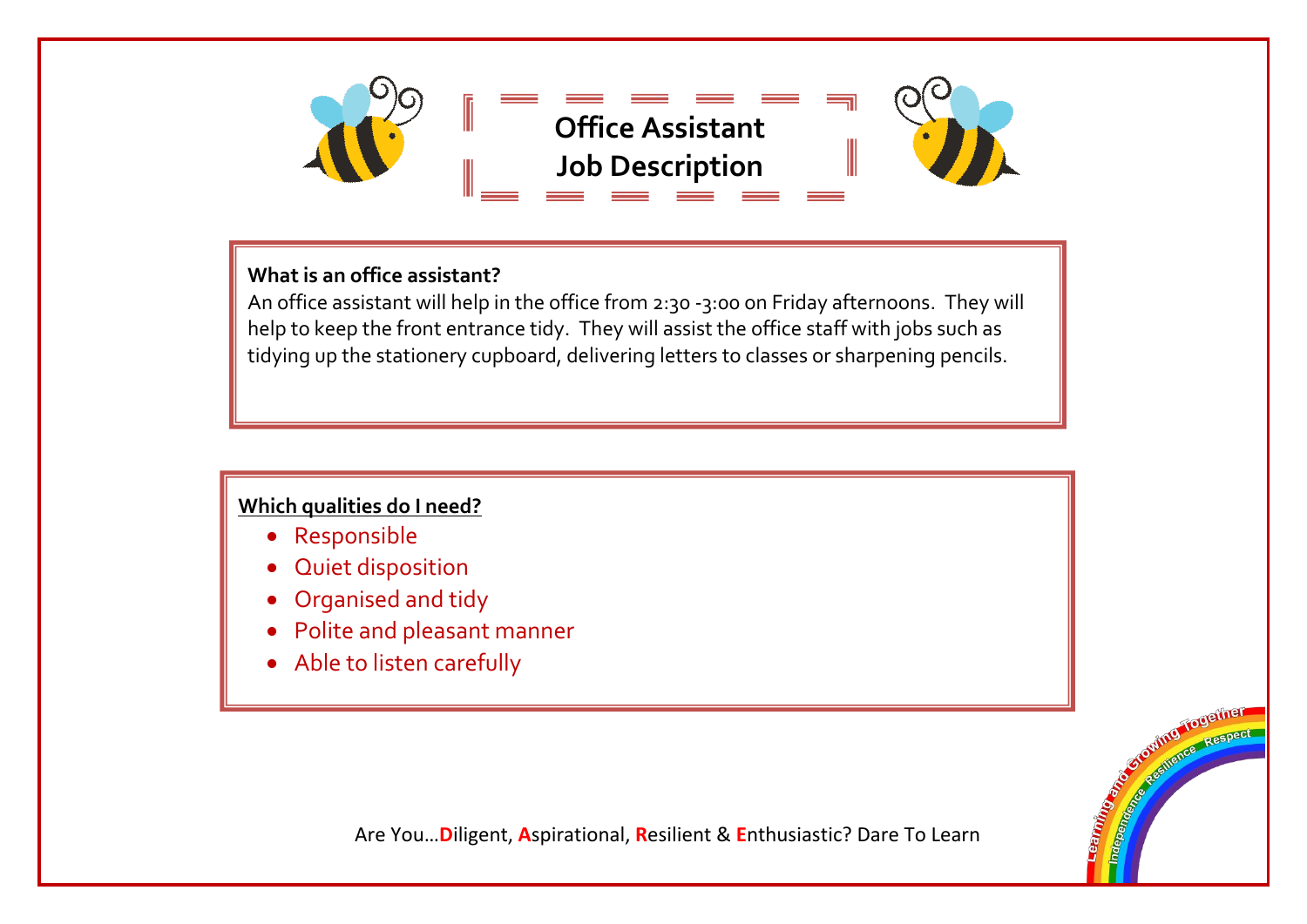

# **What is a garden monitor?**

A garden monitor will help in the Year 1 and Year R outdoor areas. This will include watering plants around the school, weeding and growing new crops. They will keep the general outside area well managed and under control.

# **Which qualities do I need?**

- Responsible
- Caring toward the environment
- Enjoy tidying up
- Helpful

Are You…**D**iligent, **A**spirational, **R**esilient & **E**nthusiastic? Dare To Learn

**CONTRACTOR SEPTEMBER 1999 POSTER COLLEGE AND COLLEGE TO BE THE CALL AND TO DETAILER**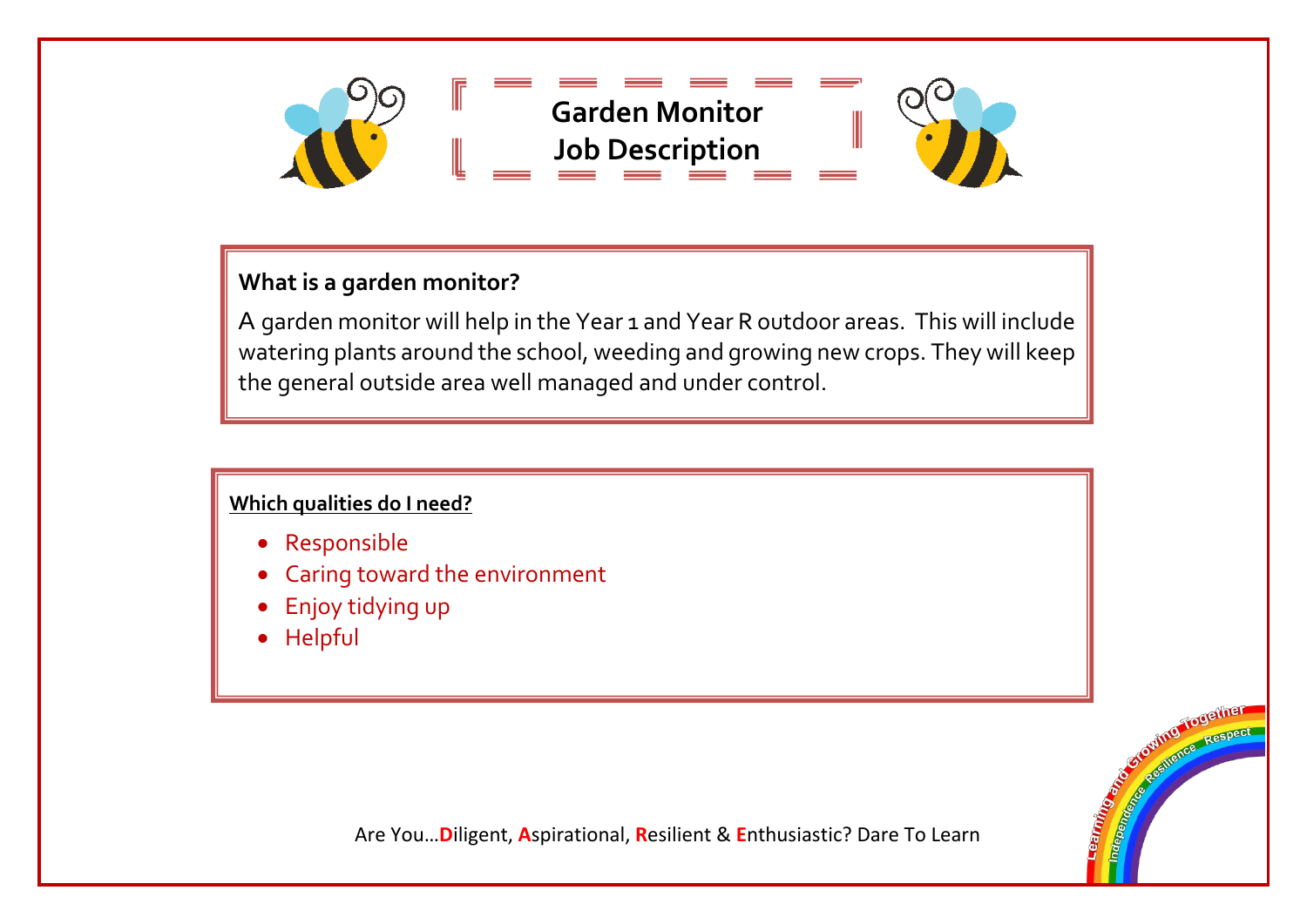

# **What is an Eco-Warrior?**

An Eco-Warrior will ensure the school is economically sustainable, that we turn off our lights and computers when not using them. They will warrant red cards to any adult not following the eco rules.

### **Which qualities do I need?**

- Responsible
- Rigorous
- Reliable
- Trustworthy



Are You…**D**iligent, **A**spirational, **R**esilient & **E**nthusiastic? Dare To Learn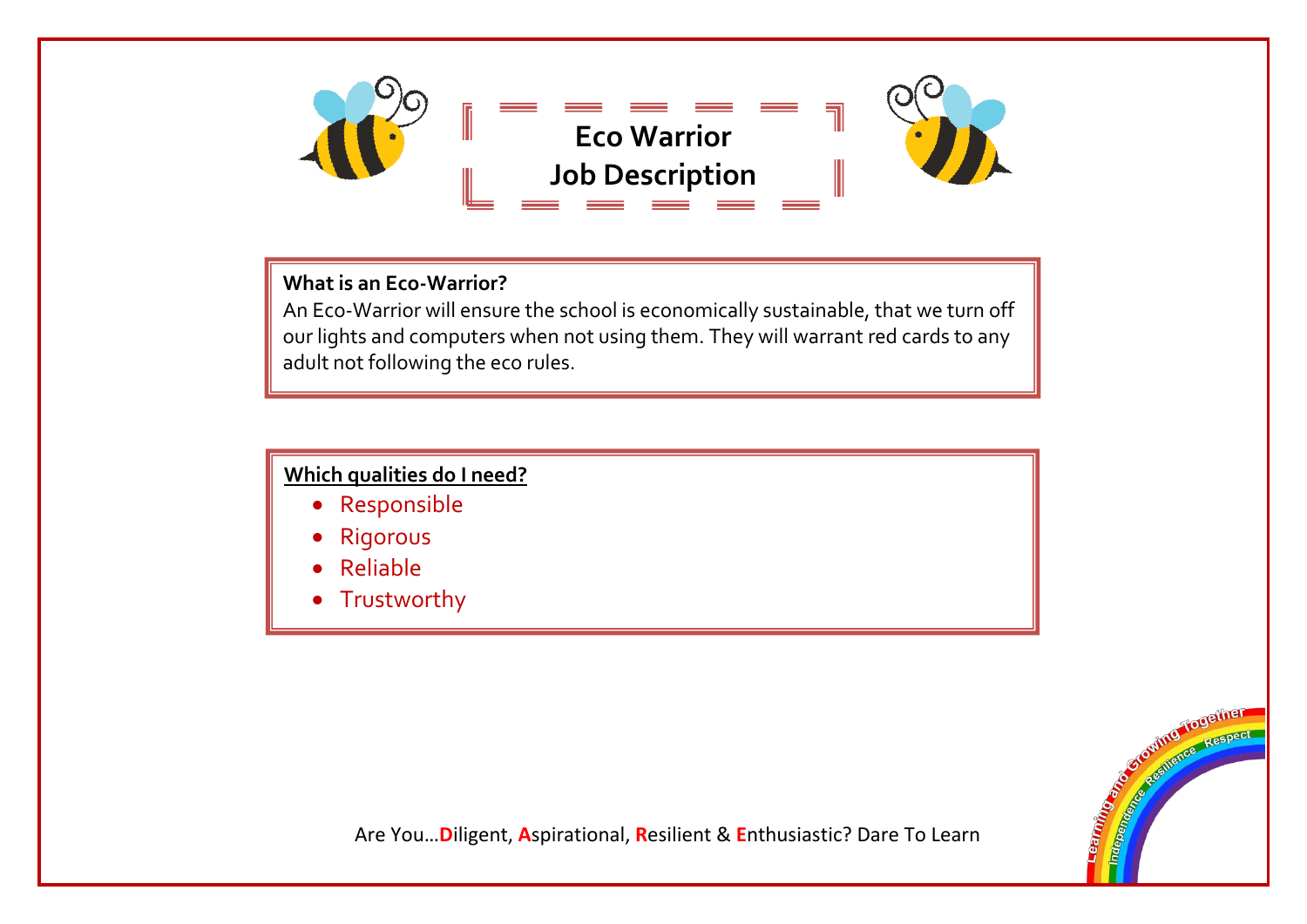

# **What is an assistant to the head teacher?**

You will help in the Heads office from 2:30 -3:00 on Friday afternoons. You will help to keep the front entrance tidy, help with filing and supporting the fantastic Tea Party. You will go around the school ensuring it is left tidy.

### **Which qualities do I need?**

- **Leadership qualities**
- **Efficiency**
- **Reliable**
- **Organised**
- **Trustworthy**

Are You…**D**iligent, **A**spirational, **R**esilient & **E**nthusiastic? Dare To Learn

**Control Together COLLEGE AND TOUGHTER**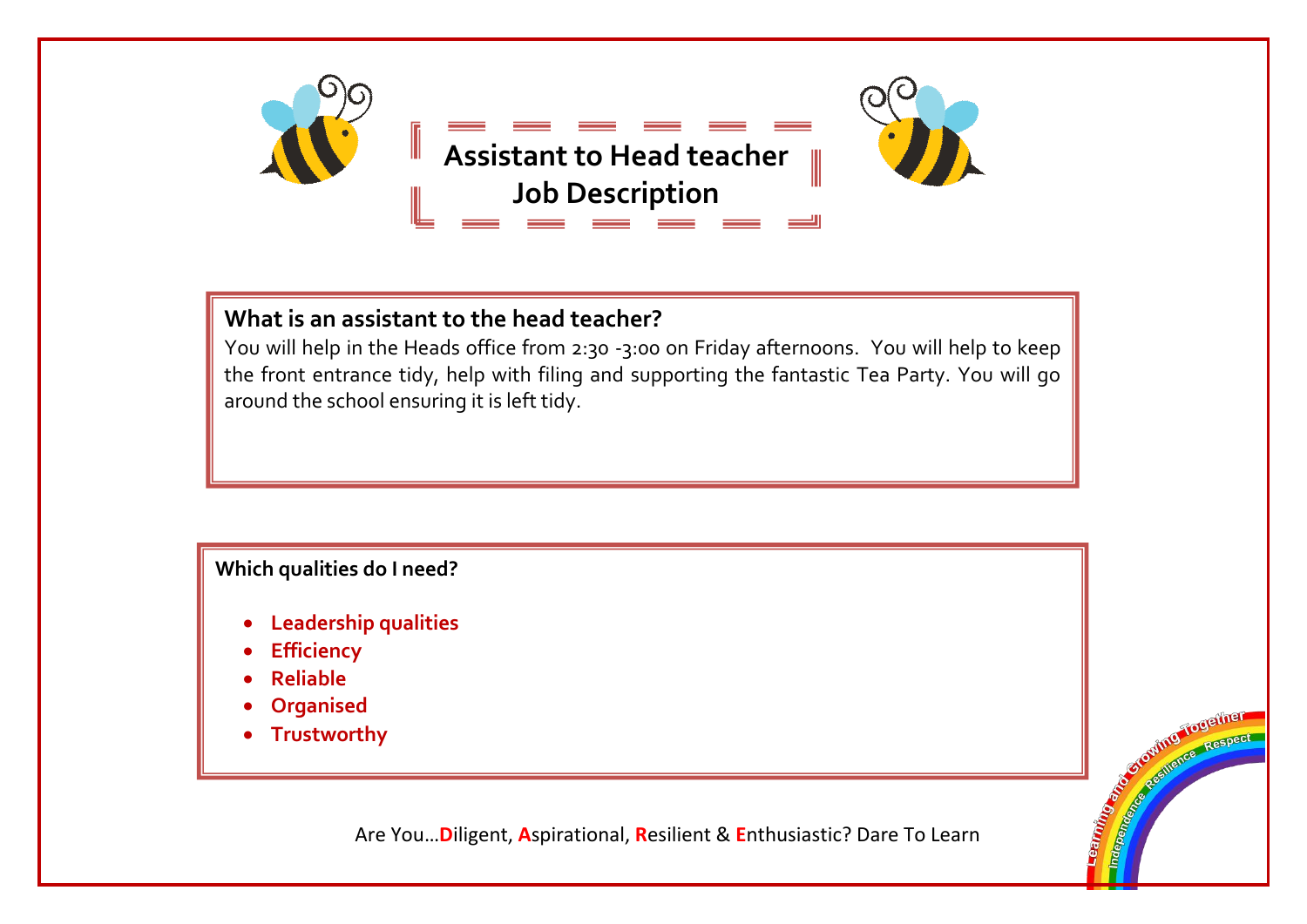

# **What is a Play Leader?**

This role involves helping to set up and tidy up the playground. You will also assist the teaching assistants who may need your help with other jobs during this time**.** It's also your role to make sure everyone is playing nicely and no one is alone whilst on the playground.

# **Which qualities do I need?**

- **Punctual**
- **Polite**
- **Tidy**
- **Willing to help when needed**
- **Kind**

Are You…**D**iligent, **A**spirational, **R**esilient & **E**nthusiastic? Dare To Learn

**CONSTRUCTION OF RESPECT COMMUNITER Respect For Department of the Respect For Department of the Respect Formation of the Respect Formation of the Respect Formation of the Respect Formation of the Respect Formation of the Respect Formation of the**